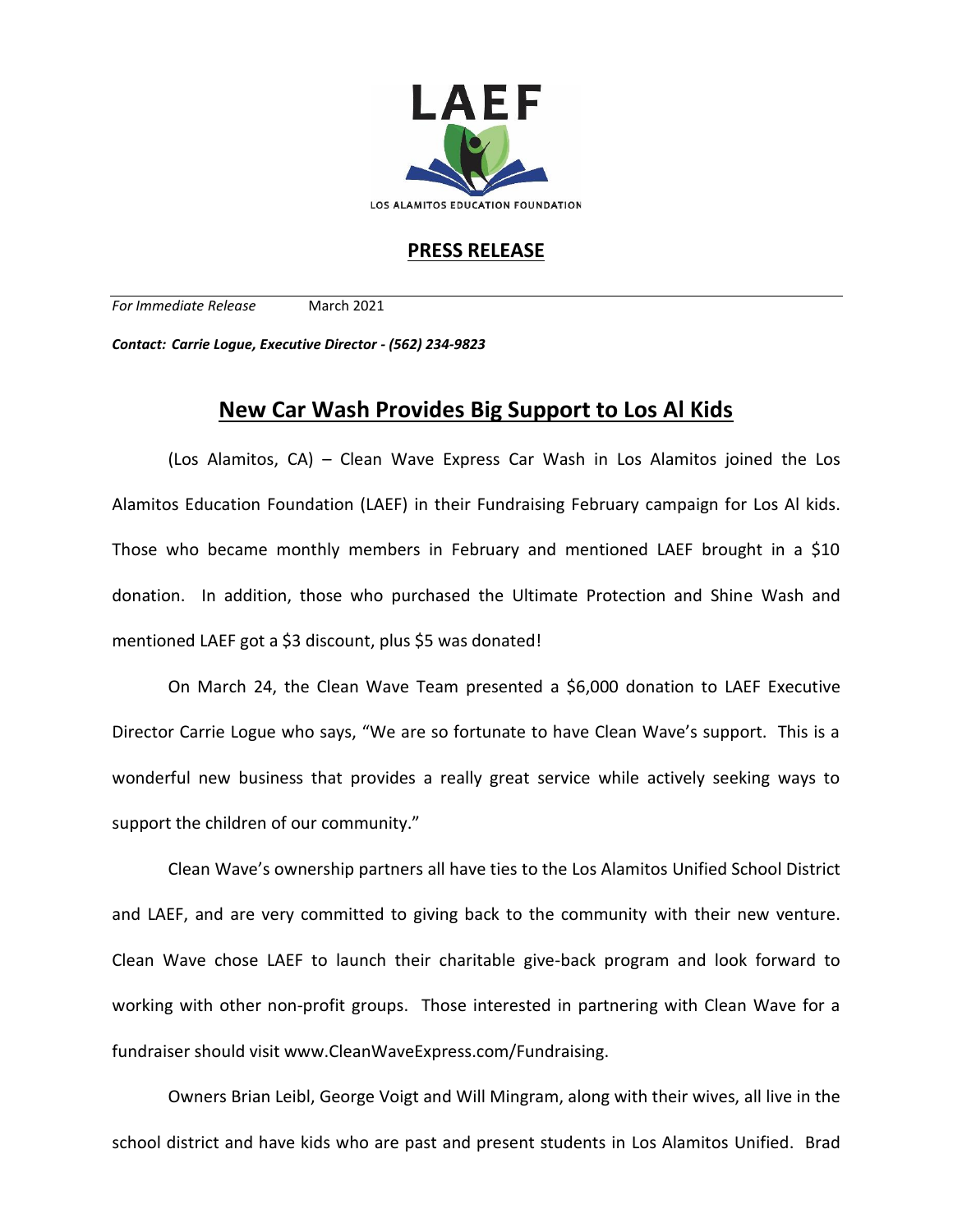Hooper is the former owner/operator of Rossmoor Car Wash and is a partner in this new venture. Brian Leibl and Leanne Voigt, George's wife, serve on the LAEF Board of Directors. Additionally, the Leibl, Voigt and Mingram families are all part of LAEF's major donor group, the Los Al Leadership Circle, making this partnership a perfect fit.

LAEF's Fundraising February for Los Al Kids campaign was a big success, raising over \$150,000 through donations, business sponsorships and an online auction. All proceeds from Fundraising February support district mental health/wellness, the STEAM initiative, free World Language classes and fee waiver scholarships for families in need. These programs were in jeopardy due to a \$400,000 funding gap from 2019 to 2020 but are able to stay afloat due to the community's generous support.

LAEF is the non-profit partner of Los Alamitos Unified School District. LAEF enhances educational excellence in our community by providing after-school and summer enrichment programs to Pre-K to 12<sup>th</sup> grade students. For additional information on LAEF, please call (562) 799-4700 x80424 or visit [www.LAEF4Kids.org.](http://www.laef4kids.org/)